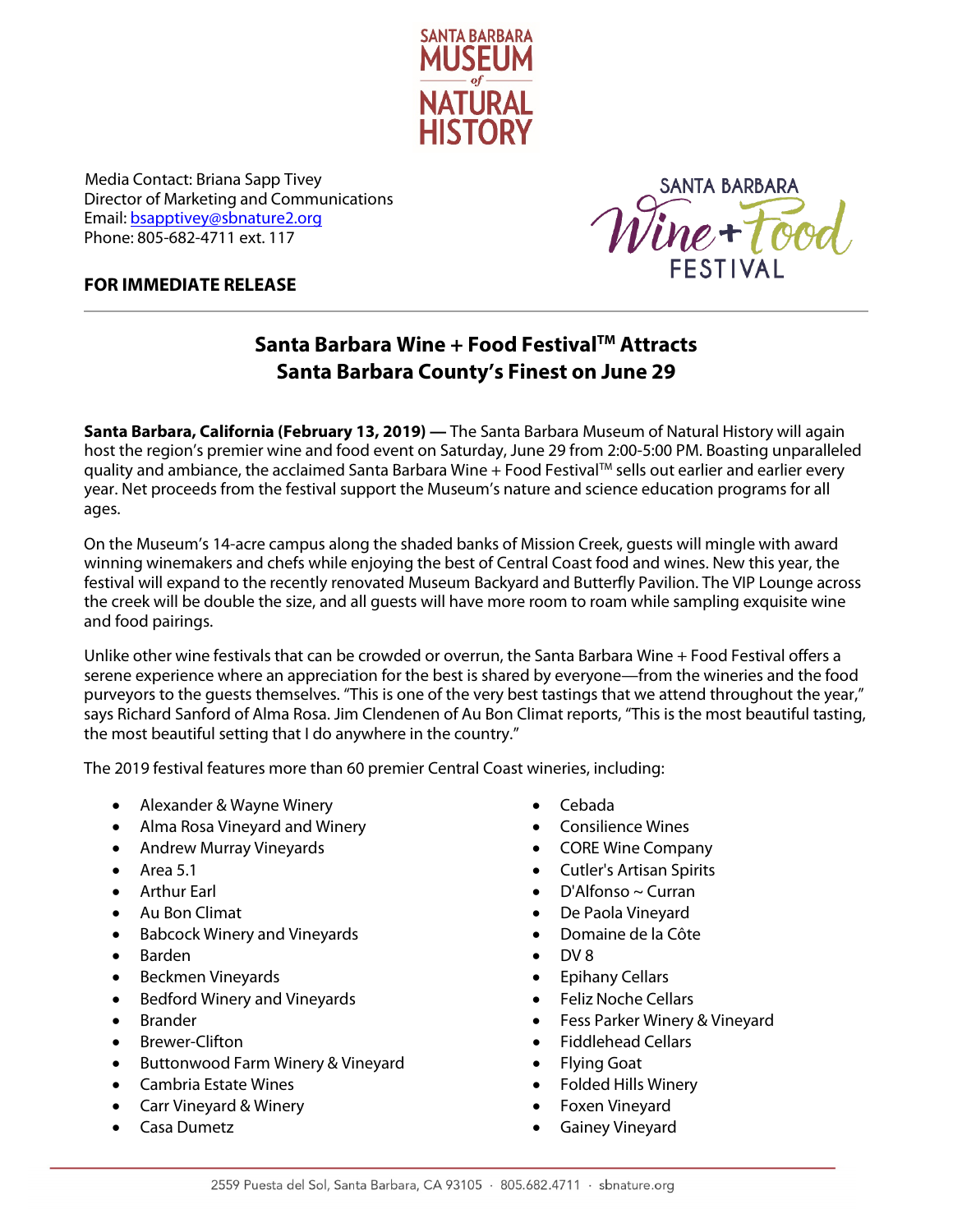

- Grassini Family Vineyards and Winery
- Grimm's Bluff
- Hitching Post II
- Jaffurs Wine Cellars
- Jamie Slone Wines
- Kaena Wine Company
- Kalyra Winery
- **Ken Brown Wines**
- Kenneth Volk Vineyards
- Koehler Winery
- LaFond Winery & Vineyard
- Larner Vineyard and Winery
- Longoria
- Lucas and Lewellen Vineyards
- Lumen
- Mail Road
- Margerum Wine Company
- Melville
- Mosby Winery and Vineyard
- Municipal Wine Makers/Potek
- Qupé
- Rancho Sisquoc Winery
- Rideau
- **Riverbench**
- Sagebrush Annies
- Samsara
- Sandhi
- Savoy Wines
- Silver Wines
- **Storm Wines**
- Tablas Creek
- Tatomer
- Tercero Wines
- Zaca Mesa

Wine tastings are complemented with sweet and savory delectable delights from more than 40 of Santa Barbara County's finest eateries and caterers, including:

- Barbareño
- Benchmark
- Black Bow Sweets
- Blue Water Grill
- Bob's Well Bread
- Bottlest Bistro
- Brophy Bros.
- Ca' Dario
- Corazon Cocina
- Country Catering
- Deux Bakery
- Enterprise Fish Company
- Farmer Boy
- Finch and Fork Restaurant
- Gelson's Market Santa Barbara
- Helena Avenue Bakery
- Hitching Post
- il Fustino
- Industrial Eats
- Jessica Foster Confections
- Les Marchands
- **Loquita**
- Michael's Catering
- Oat Bakery
- Outpost at Goodland Hotel
- Pacific Pickle Works
- Pico
- Renaud's Patisserie & Bistro
- Santa Barbara Popcorn Co.
- Savoy Cafe and Deli
- Scarlett Begonia
- Solvang Bakery
- S.Y. Kitchen
- The Bear and Star
- The Lark
- Tondi Gelato
- Via Maestra 42

Santa Barbara Wine + Food Festival tickets cost \$80 for Museum members and \$105 for non-members. VIP tickets, including access to the VIP Lounge, early entry at 1:00 PM, eight exclusive tastings and food pairings with winemakers, and more, cost \$130 for Museum members and \$155 for non-members.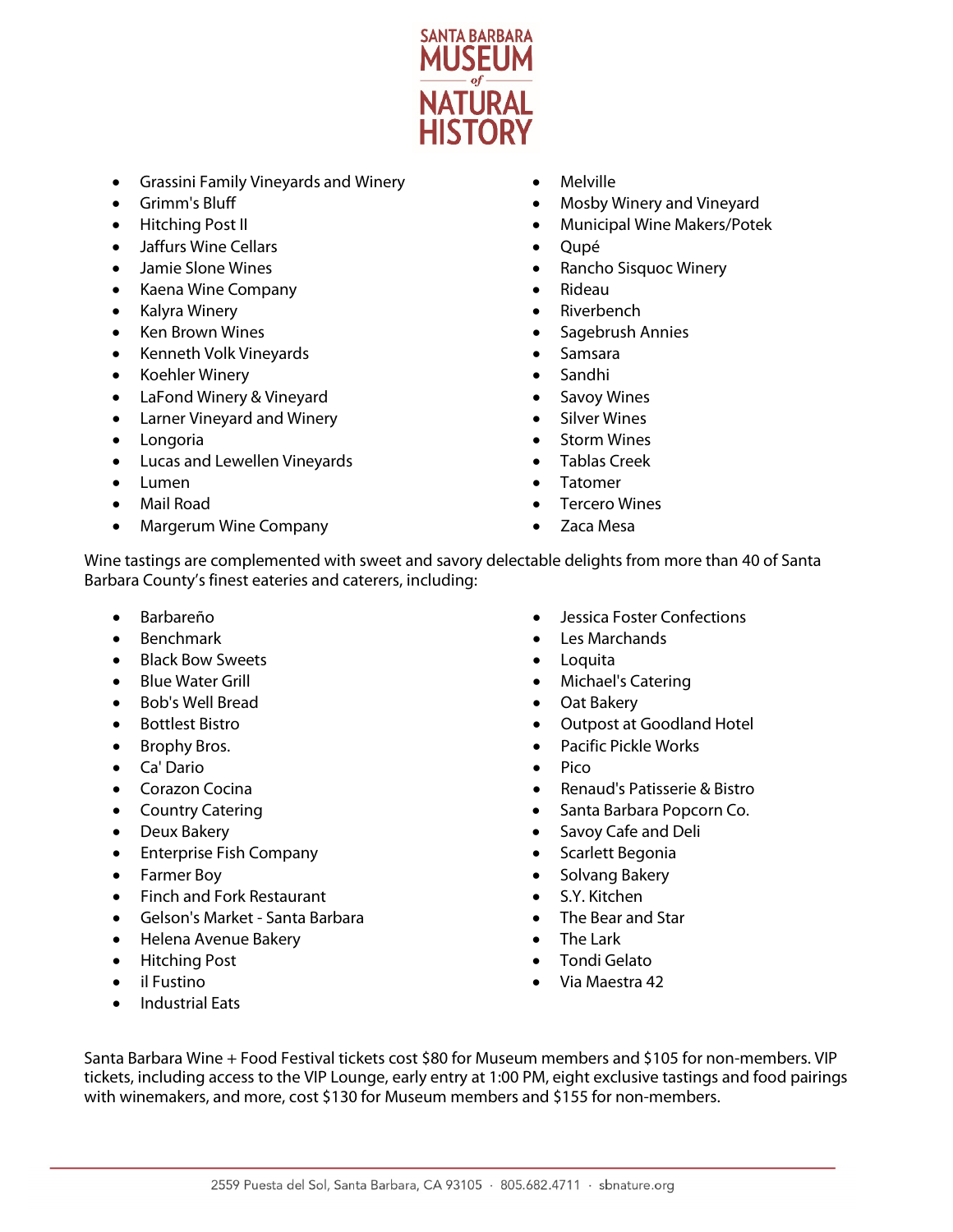

Designated drivers are free to enter as long as they accompany a paid guest. Designated drivers can sign up by emailing Sarah a[t sclement@sbnature2.org](mailto:sclement@sbnature2.org) and giving the names of their passenger(s).

The event is made possible through the generous support of the following sponsors: The Berry Man, Town and Country Event Rentals, Frank Schipper Construction Company, HUB International, Inside Wine Santa Barbara, Sunrun, KOPU Sparking Water, Beacon Coffee, and Boxed Water is Better.

For more information and to purchase tickets, visi[t sbnature.org/winefestival.](http://www.sbnature.org/winefestival)

## **About the Santa Barbara Museum of Natural History**

*Powered by Science. Inspired by Nature.* Founded in 1916, the Santa Barbara Museum of Natural History inspires a thirst for discovery and a passion for the natural world. The Museum seeks to connect people to nature for the betterment of both, and prides itself on being *naturally different*. For more information, visit **shnature.org**.







The Lark Restaurant

###